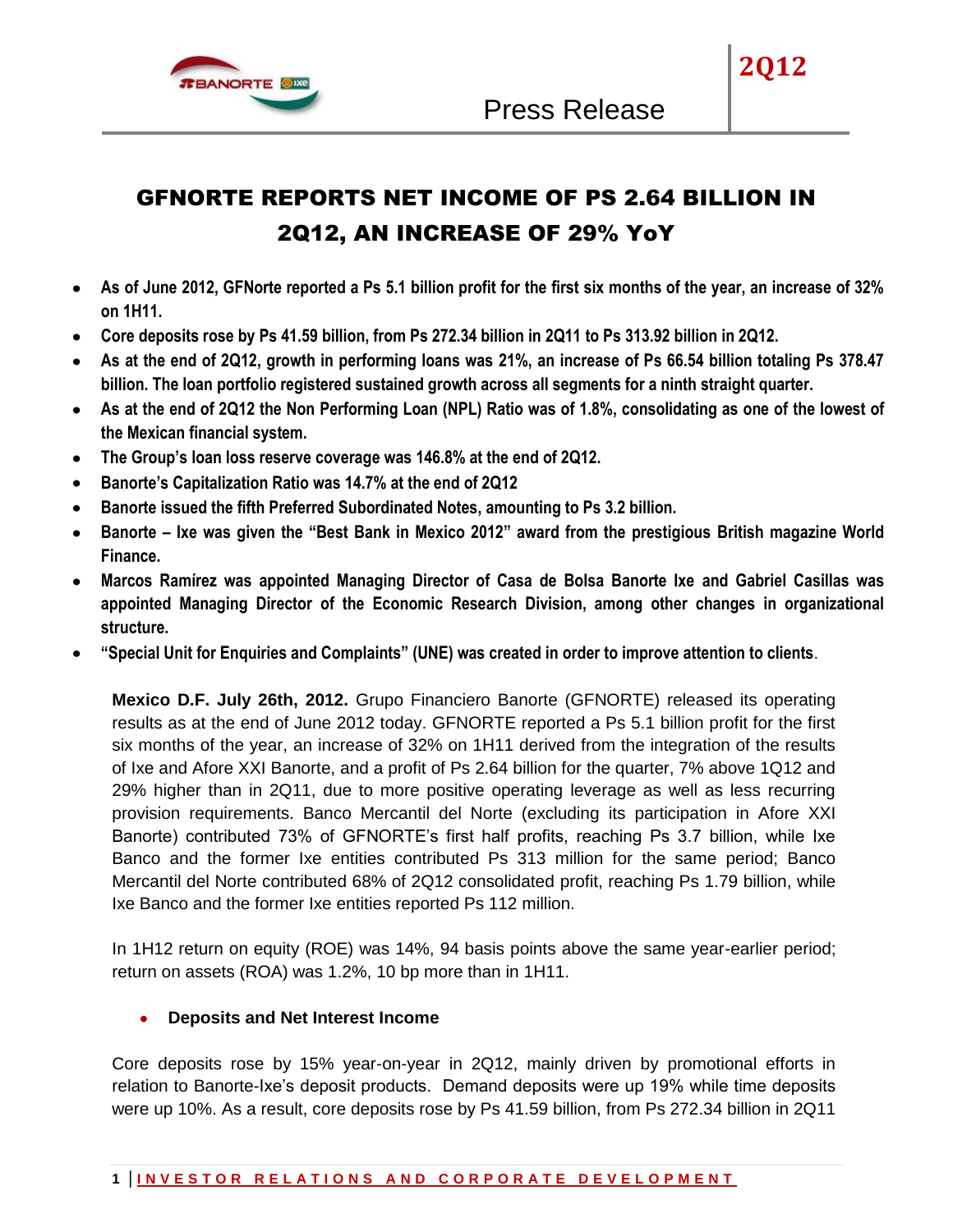

to Ps 313.92 billion in 2Q12. Core deposits rose 3% for the quarter on the back of both demand and time deposits.

Net interest income totaled Ps 16.17 billion in 1H12, 18% more than for the same year-earlier period. 2Q12 net interest income amounted to Ps 8.25 billion, an increase of 12% on 2Q11 and 4% on 1Q12.

# **Loan Portfolio**

As at the end of 2Q12, YoY growth in performing loans was 21%, an increase of Ps 66.54 billion totaling Ps 378.47 billion. The loan portfolio registered sustained growth across all segments for a ninth straight quarter due to the bank strategies aimed at boosting loan volumes and more industry-wide demand for credit. The loan portfolio grew 5% for the quarter driven by solid performance in all of its components, in particular from the payroll, government, credit card and corporate segments.

**Commercial** loans amounted to Ps 126.74 billion, up 10% YoY, mainly on the back of an increase in corporate loans, leasing and factoring and the reactivation of the Crediactivo product for businesses (the performing SME portfolio grew 29% YoY); on a quarterly basis commercial loans grew 3% driven by 6% growth in SME loans as well as more leasing and middle market loan volumes. **Corporate** loans amounted to Ps 60.03 billion, a 20% increase on 2Q11 and 4% above 1Q12 on the back of stronger demand for credit in this sector. **Government** loans amounted to Ps 82.85 billion as at the end of June, an increase of 49% year to date and 10% for the quarter driven by greater demand for loans and the purchase of a Ps 6.81 billion loan portfolio from SOFOM Dexia in 2Q12.

**Consumer** loans, including Mortgages, were up 19% YoY. **Mortgage** loans maintained a notable rising trend to end the quarter at Ps 67.66 billion, a 12% increase on 2Q11 and 3% QoQ, underpinning Banorte's position as one of the banks with the highest growth in mortgage loans. **Credinómina** loans totaled Ps 15.85 billion, 45% and 11% above 2Q11 and 1Q12, respectively, on the back of growth in the number of Banorte-Ixe payroll clients, product marketing campaigns and efforts to boost cross selling across various channels. **Car** loans rose 12% YoY and 3% QoQ to Ps 9.98 billion as at the end of 2Q12 on the back of more loan placements and favorable dynamics in Mexican car sales. The **Credit Card** portfolio totaled Ps 15.14 billion as at the close of 2Q12, which as of 1Q12 includes 100% of the Ixe Cards business, resulting in a 39% YoY increase, while 4% growth for the quarter stemmed from portfolio management strategies and to Banorte-Ixe product marketing campaigns.

As at the end of 2Q12 the Group maintained good asset quality with a Non Performing Loan (NPL) Ratio of 1.8%, 0.5 percentage points (pp) below 2Q11 and flat vs. the previous quarter, consolidating the group's NPL as one of the lowest of the Mexican financial system. Grupo Financiero Banorte closed 2Q12 with past due loans of Ps 7.09 billion, 6% below 2Q11's level,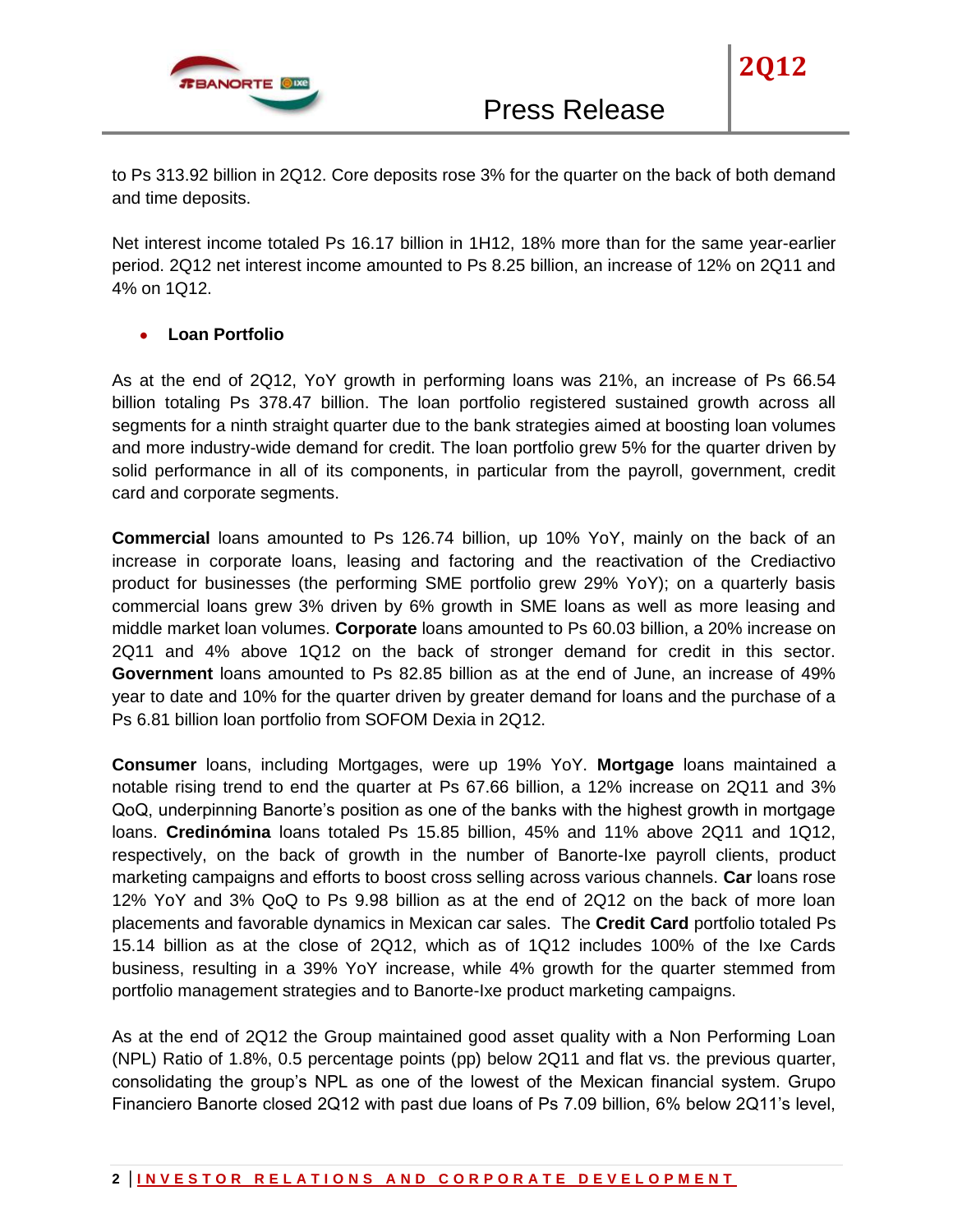

due to a decrease in almost all headings and an 8% increase vs. 1Q12 stemming mainly from an increase in Commercial and Credit Card past due loans. The Group's loan loss reserve coverage was 146.8% at the end of 2Q12, 11.7 bp above the same year-earlier quarter and 11.3 bp below 1Q12.

#### $\bullet$ **Efficiency**

The 1H12 Efficiency Ratio was 51.7%, 3.4 bp below 1H11; it was 48.2% for the quarter, (9.5 bp) below 2Q11 and (7.4 pp) below 1Q12. Excluding the accounting effect in Non Interest Income related to the acquisition of Banorte's Credit Card portfolio by SOFOM Banorte-Ixe Tarjetas and other consumer loans by Ixe Banco, as at 1H12 and 2Q12 the Efficiency Ratio would have been 55.7%.

### **Capitalization**

Banco Mercantil del Norte's Capitalization Ratio was 14.7% at the end of 2Q12 with a Tier 1 Ratio of 11.6%, an increase of 0.9 percentage points on 1Q12 and a decrease of 0.8 pp on 2Q11. This level of capitalization adequately positions Banorte to meet the new Basel III regulations, when applied.

# **Other Subsidiaries**

During the first half of 2012, the **Long Term Savings Sector** comprised of Insurance, Annuities and Afore XXI Banorte, contributed Ps 556 million to the Financial Group's profits, 121% more than in 1H11, while the 2Q12 contribution was Ps 302 million, 145% more than in 2Q11 and 19% more than in 1Q12, driven on a QoQ and YoY basis by the merger with Afore XXI and better business dynamics at the Insurance company. **Other Finance Companies**, comprised of Arrendadora y Factor Banorte (Leasing and Factoring), Warehousing, Ixe Automotriz, and Fincasa Hipotecaria, recorded a 1H12 profit of Ps 78 million, a YoY decrease of (78%) owing to losses at Fincasa Hipotecaria which was offset by a profit of \$278 million by Arrendadora y Factor Banorte; while for the quarter it recorded a Ps 12 million profit driven by Arrendadora y Factoraje. The **Brokerage Sector** comprised of Ixe Casa de Bolsa and Ixe Fondos, reported a first half profit of Ps 275 million, 43% growth YoY, and Ps 164 million for the quarter, an increase of 73% on 2Q11 and 47% on 1Q12. In 2Q12 Banorte-Ixe Tarjetas acquired the Credit Card portfolio that was previously managed by Banco Mercantil del Norte; this SOFOM reported a Ps 87 million profit for the first half of the year and Ps 153 million for the quarter.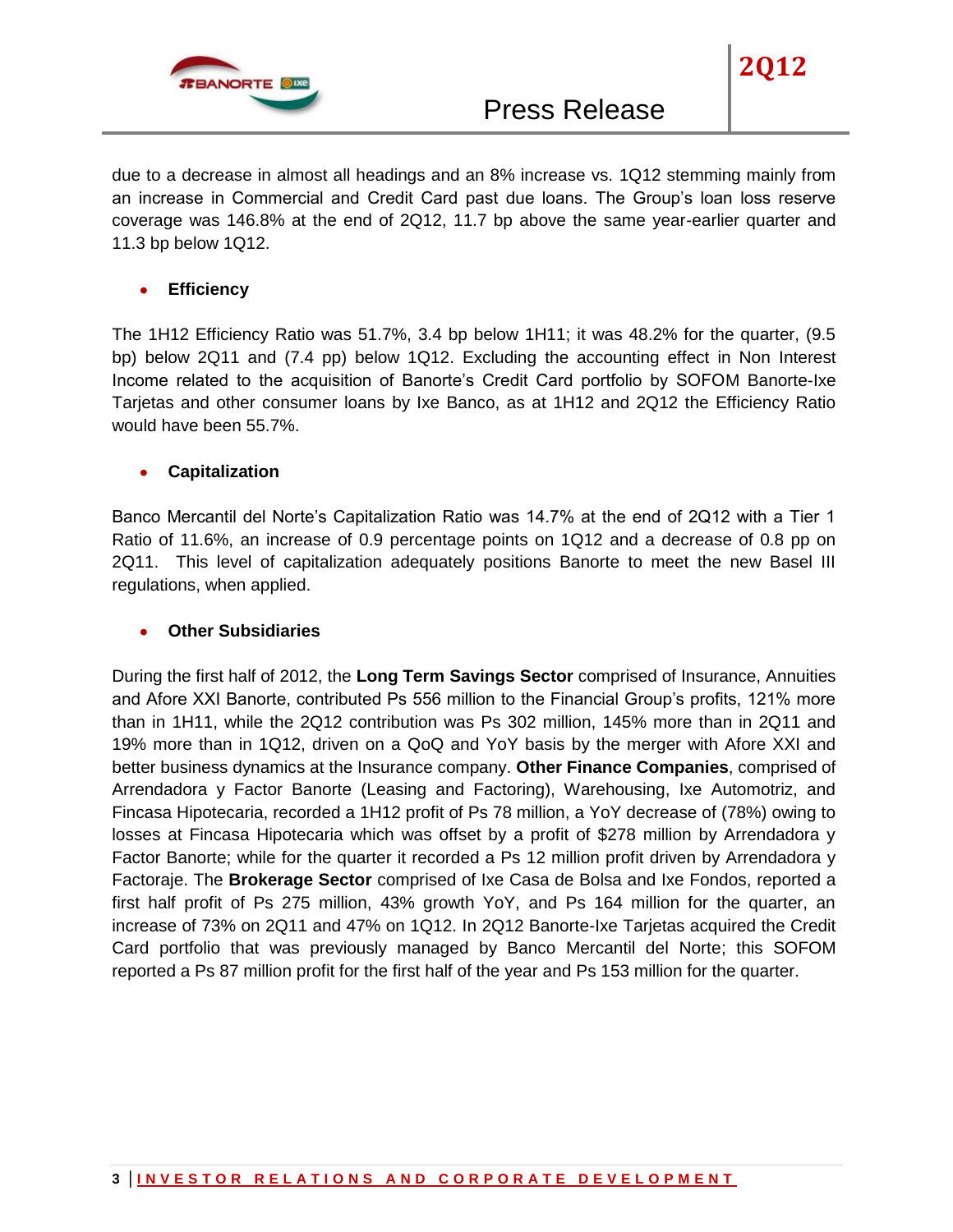

## **Recent Events**

- 1. **Subordinated Debt Issuance**. On June 8th. Banorte issued the fifth Preferred and Non-Convertible Subordinated Notes (BANORTE 12) in the local market amounting to Ps 3.2 billion. The issuance has a 10-year maturity, is pre-payable at the fifth and pays a coupon of 28 day TIIE plus 1.50%. The issuance was rated Aaa.mx by Moody´s and AA+ by HR Ratings. The aim of the program was to strengthen the growth capacity required by Banorte's current and future rate of expansion.
- **2.**
- 3. **Credit Ratings. On May 12**th, HR Ratings assigned a long-term initial credit rating of "HR AAA" and a short-term rating of "HR+1" to Banco Mercantil del Norte, S.A., Institución de Banca Múltiple, Grupo Financiero Banorte. HR Ratings' analysis includes an evaluation of both qualitative and quantitative factors as well as projected financial statements under a scenario of economic stress. The outlook is Stable. Factors that influenced the rating were a loan portfolio that is diversified among different market sectors, solid past due loan recovery and loan loss processes channeled through a specialized area, low concentration among 10 main clients, good profitability at the Bank, an acceptable capitalization ratio, Bank management's conservative approach to risk using derivative instruments mainly to hedge Balance Sheet interest rate risks, solid management team with an average experience of 7.1 years and 326 accumulated years with the Bank, high strategic importance within the Mexican financial system and adequate liquidity gaps considering the Bank's funding profile.
- 4. **Recognition from World Finance.** In June "Banorte Ixe" was given the "Best Commercial Bank in Mexico 2012" award from the prestigious British magazine World Finance, in recognition of the growth achieved by the bank in recent months through mergers as well as the expansion of its branch network, ATMs and POS terminals. During the period that World Finance took into account when making the award, Banorte achieved two of the biggest deals in the Mexican financial sector: the merger with Ixe Grupo Financiero, making it the third largest bank controlled by Mexican shareholders, and the merger with Afore XXI, which gave rise to Afore XXI Banorte, the system's largest Retirement Fund Management Company. The magazine also highlighted the growth of its bank network, "Banorte – Ixe"'s assets under management for the last 12 months and leadership in business segments such as Leasing and Factoring, Short-term Debt Placement, Banca Premium, Funding for Homebuilders and Loan Portfolio Recovery.
- 5. **Changes in Organizational Structure**. As a result of the creation of the Brokerage Firm Casa de Bolsa Banorte Ixe on January 1st, on May 25th, Marcos Ramírez was appointed Managing Director of Casa de Bolsa Banorte Ixe and is its legal representative before the Regulator. Likewise, as part of the reorganization of Wholesale Banking, on June 4th the Economic Research Division was created which